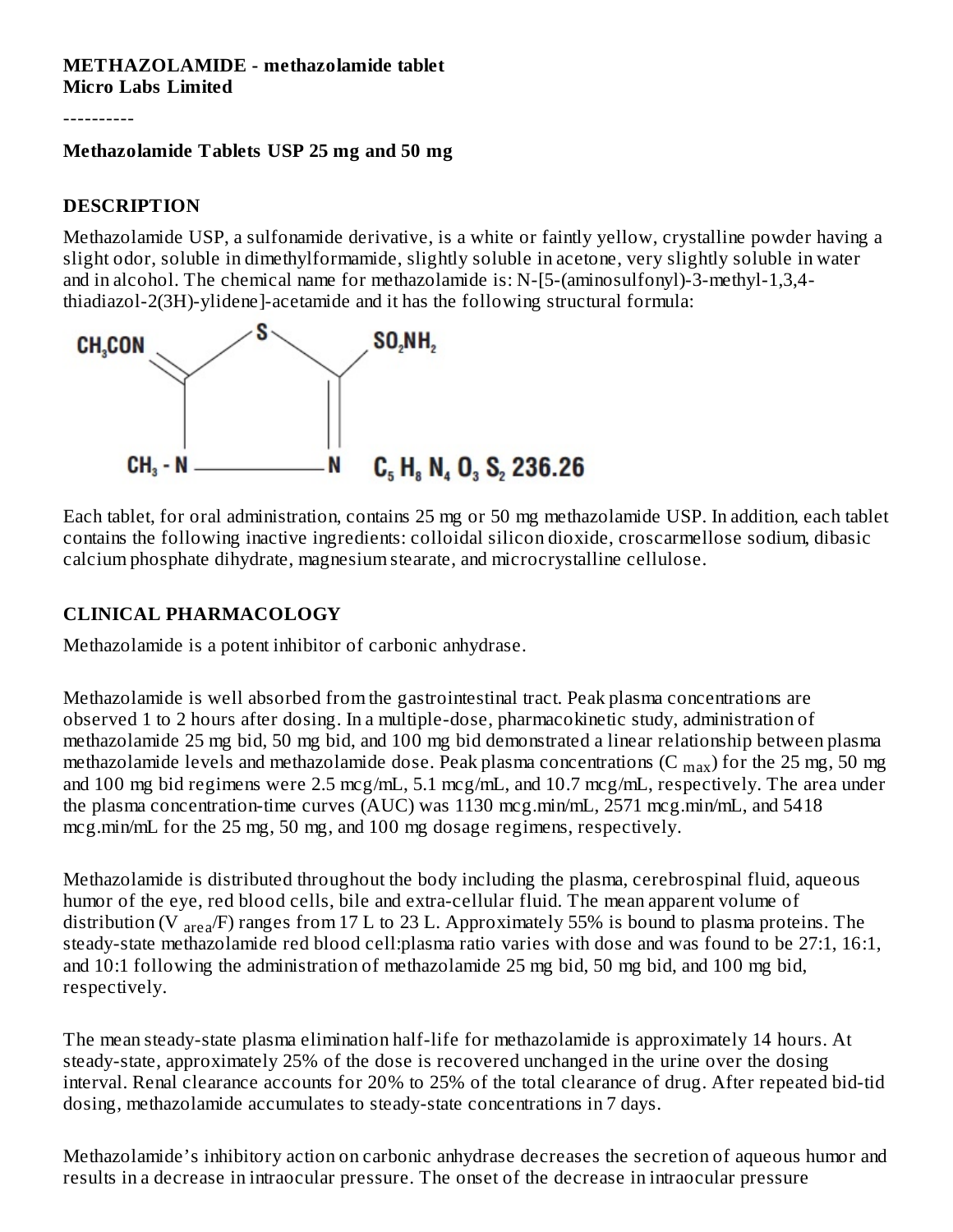generally occurs within 2 to 4 hours, has a peak effect in 6 to 8 hours and a total duration of 10 to 18 hours.

Methazolamide is a sulfonamide derivative; however, it does not have any clinically significant antimicrobial properties. Although methazolamide achieves a high concentration in the cerebrospinal fluid, it is not considered an effective anticonvulsant.

Methazolamide has a weak and transient diuretic effect; therefore, use results in an increase in urinary volume, with excretion of sodium, potassium, and chloride. The drug should not be used as a diuretic. Inhibition of renal bicarbonate reabsorption produces an alkaline urine. Plasma bicarbonate decreases, and a relative, transient metabolic acidosis may occur due to a disequilibrium in carbon dioxide transport in the red cell. Urinary citrate excretion is decreased by approximately 40% after doses of 100 mg every 8 hours. Uric acid output has been shown to decrease 36% in the first 24 hour period.

## **INDICATIONS AND USAGE**

Methazolamide tablets are indicated in the treatment of ocular conditions where lowering intraocular pressure is likely to be of therapeutic benefit, such as chronic open-angle glaucoma, secondary glaucoma, and preoperatively in acute angle-closure glaucoma where lowering the intraocular pressure is desired before surgery.

# **CONTRAINDICATIONS**

Methazolamide tablets therapy is contraindicated in situations in which sodium and/or potassium serum levels are depressed, in cases of marked kidney or liver disease or dysfunction, in adrenal gland failure, and in hyperchloremic acidosis. In patients with cirrhosis, use may precipitate the development of hepatic encephalopathy.

Long-term administration of methazolamide is contraindicated in patients with angle-closure glaucoma, since organic closure of the angle may occur in spite of lowered intraocular pressure.

## **WARNINGS**

Fatalities have occurred, although rarely, due to severe reactions to sulfonamides including Stevens-Johnson syndrome, toxic epidermal necrolysis, fulminant hepatic necrosis, agranulocytosis, aplastic anemia, and other blood dyscrasias. Hypersensitivity reactions may recur when a sulfonamide is readministered, irrespective of the route of administration.

If hypersensitivity or other serious reactions occur, the use of this drug should be discontinued.

Caution is advised for patients receiving high-dose aspirin and methazolamide concomitantly, as anorexia, tachypnea, lethargy, coma, and death have been reported with concomitant use of high-dose aspirin and carbonic anhydrase inhibitors.

## **PRECAUTIONS**

## **General**

Potassium excretion is increased initially upon administration of methazolamide and in patients with cirrhosis or hepatic insufficiency could precipitate a hepatic coma.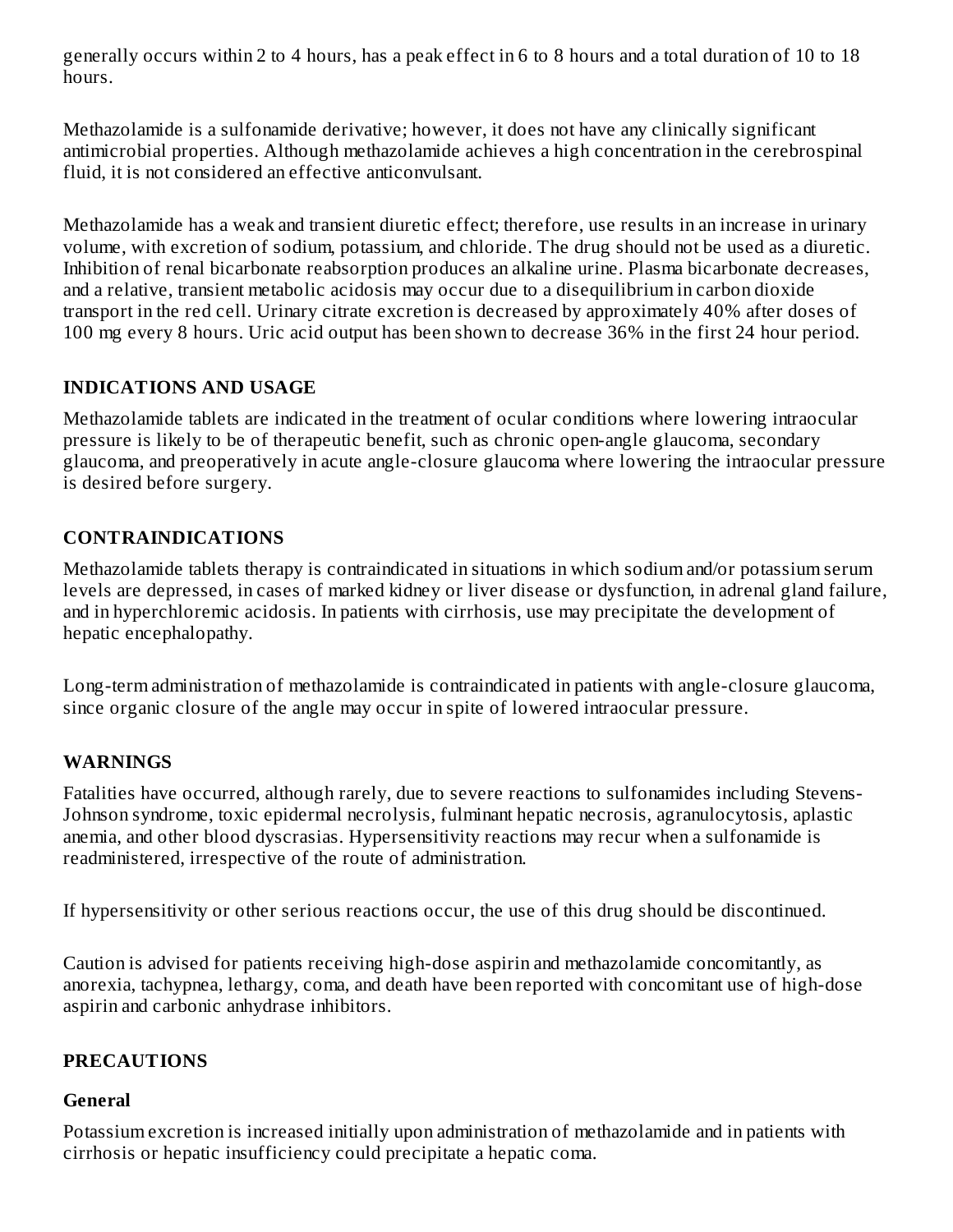In patients with pulmonary obstruction or emphysema, where alveolar ventilation may be impaired, methazolamide should be used with caution because it may precipitate or aggravate acidosis.

## **Information for patients**

Adverse reactions common to all sulfonamide derivatives may occur: anaphylaxis, fever, rash (including erythema multiforme, Stevens-Johnson syndrome, toxic epidermal necrolysis), crystalluria, renal calculus, bone marrow depression, thrombocytopenic purpura, hemolytic anemia, leukopenia, pancytopenia, and agranulocytosis. Precaution is advised for early detection of such reactions, and the drug should be discontinued and appropriate therapy instituted.

Caution is advised for patients receiving high-dose aspirin and methazolamide concomitantly.

### **Laboratory tests**

To monitor for hematologic reactions common to all sulfonamides, it is recommended that a baseline CBC and platelet count be obtained on patients prior to initiating methazolamide therapy and at regular intervals during therapy. If significant changes occur, early discontinuance and institution of appropriate therapy are important. Periodic monitoring of serum electrolytes is also recommended.

## **Drug interactions**

Methazolamide should be used with caution in patients on steroid therapy because of the potential for developing hypokalemia.

Caution is advised for patients receiving high-dose aspirin and methazolamide concomitantly, as anorexia, tachypnea, lethargy, coma and death have been reported with concomitant use of high-dose aspirin and carbonic anhydrase inhibitors (see WARNINGS).

## **Carcinogenesis, mutagenesis, impairment of fertility**

Long-term studies in animals to evaluate the carcinogenic potential of methazolamide and its effect on fertility have not been conducted. Methazolamide was not mutagenic in the Ames bacterial test.

#### **Pregnancy**

Teratogenic effects

*Pregnancy category C*

Methazolamide has been shown to be teratogenic (skeletal anomalies) in rats when given in doses approximately 40 times the human dose. There are no adequate and well controlled studies in pregnant women. Methazolamide should be used during pregnancy only if the potential benefit justifies the potential risk to the fetus.

#### **Nursing mothers**

It is not known whether this drug is excreted in human milk. Because many drugs are excreted in human milk and because of the potential for serious adverse reactions in nursing infants from methazolamide, a decision should be made whether to discontinue nursing or to discontinue the drug, taking into account the importance of the drug to the mother.

#### **Pediatric us e**

The safety and effectiveness of methazolamide in children have not been established.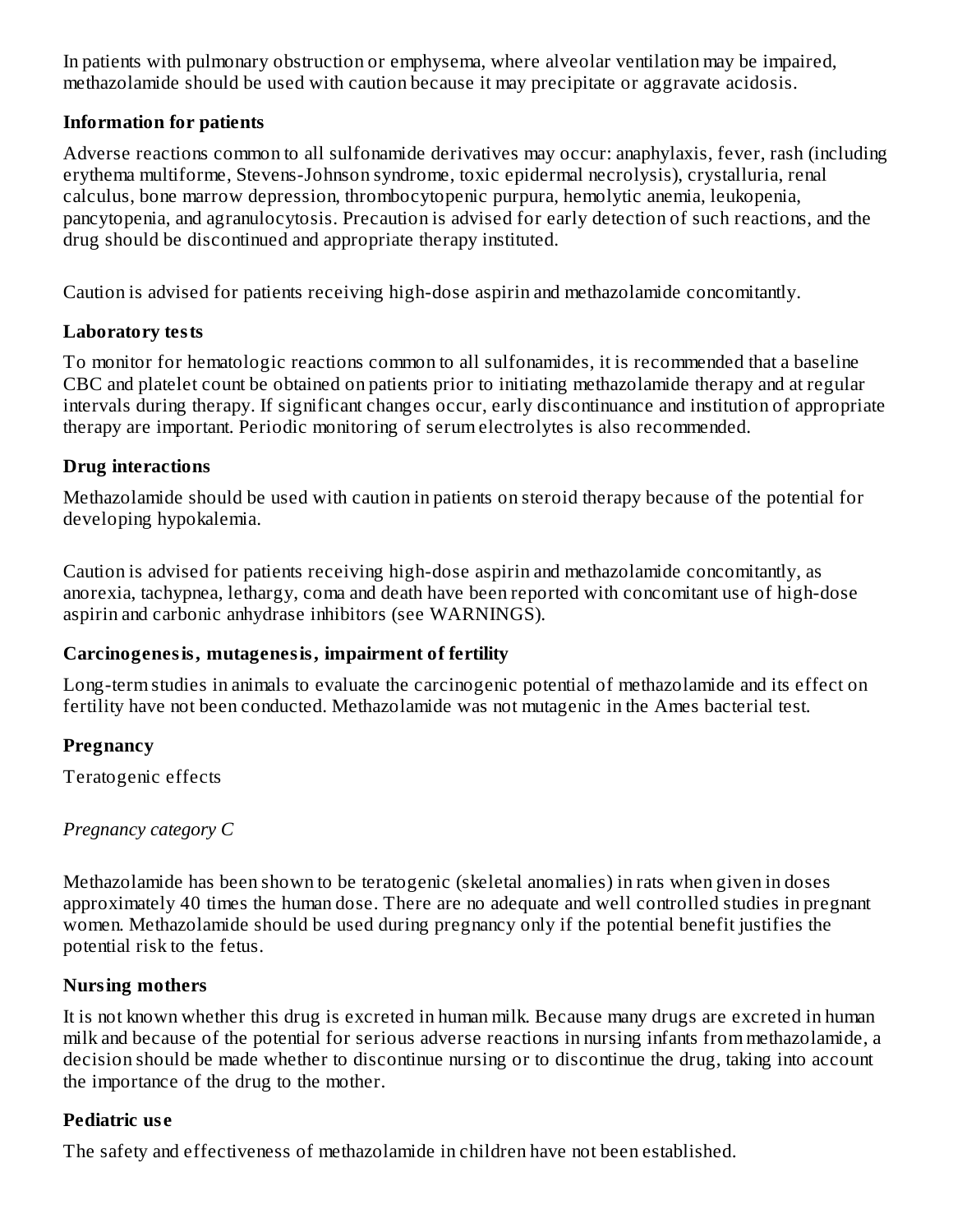#### **ADVERSE REACTIONS**

Adverse reactions, occurring most often early in therapy, include paresthesias, particularly a "tingling" feeling in the extremities; hearing dysfunction or tinnitus; fatigue; malaise; loss of appetite; taste alteration; gastrointestinal disturbances such as nausea, vomiting, and diarrhea; polyuria; and occasional instances of drowsiness and confusion.

Metabolic acidosis and electrolyte imbalance may occur.

Transient myopia has been reported. This condition invariably subsides upon diminution or discontinuance of the medication.

Other occasional adverse reactions include urticaria, melena, hematuria, glycosuria, hepatic insufficiency, flaccid paralysis, photosensitivity, convulsions, and, rarely, crystalluria and renal calculi. Also see PRECAUTIONS: Information for patients for possible reactions common to sulfonamide derivatives. Fatalities have occurred, although rarely, due to severe reactions to sulfonamides including Stevens-Johnson syndrome, toxic epidermal necrolysis, fulminant hepatic necrosis, agranulocytosis, aplastic anemia, and other blood dyscrasias (see WARNINGS).

## **OVERDOSAGE**

No data are available regarding methazolamide overdosage in humans as no cases of acute poisoning with this drug have been reported. Animal data suggest that even a high dose of methazolamide is nontoxic. No specific antidote is known. Treatment should be symptomatic and supportive.

Electrolyte imbalance, development of an acidotic state, and central nervous system effects might be expected to occur. Serum electrolyte levels (particularly potassium) and blood pH levels should be monitored.

Supportive measures may be required to restore electrolyte and pH balance.

#### **DOSAGE AND ADMINISTRATION**

The effective therapeutic dose administered varies from 50 mg to 100 mg two or three times daily. The drug may be used concomitantly with miotic and osmotic agents.

#### **HOW SUPPLIED**

Methazolamide Tablets USP 25 mg: White to off-white, circular, biconvex, uncoated tablet, debossed with "25" on one side and plain on the other side.

| Bottles of 90   | NDC 42571-239-90 |
|-----------------|------------------|
| Bottles of 500  | NDC 42571-239-05 |
| Bottles of 1000 | NDC 42571-239-10 |

Methazolamide Tablets USP 50 mg: White to off-white, circular, biconvex, uncoated tablet, debossed with "50" on one side and score line on the other side.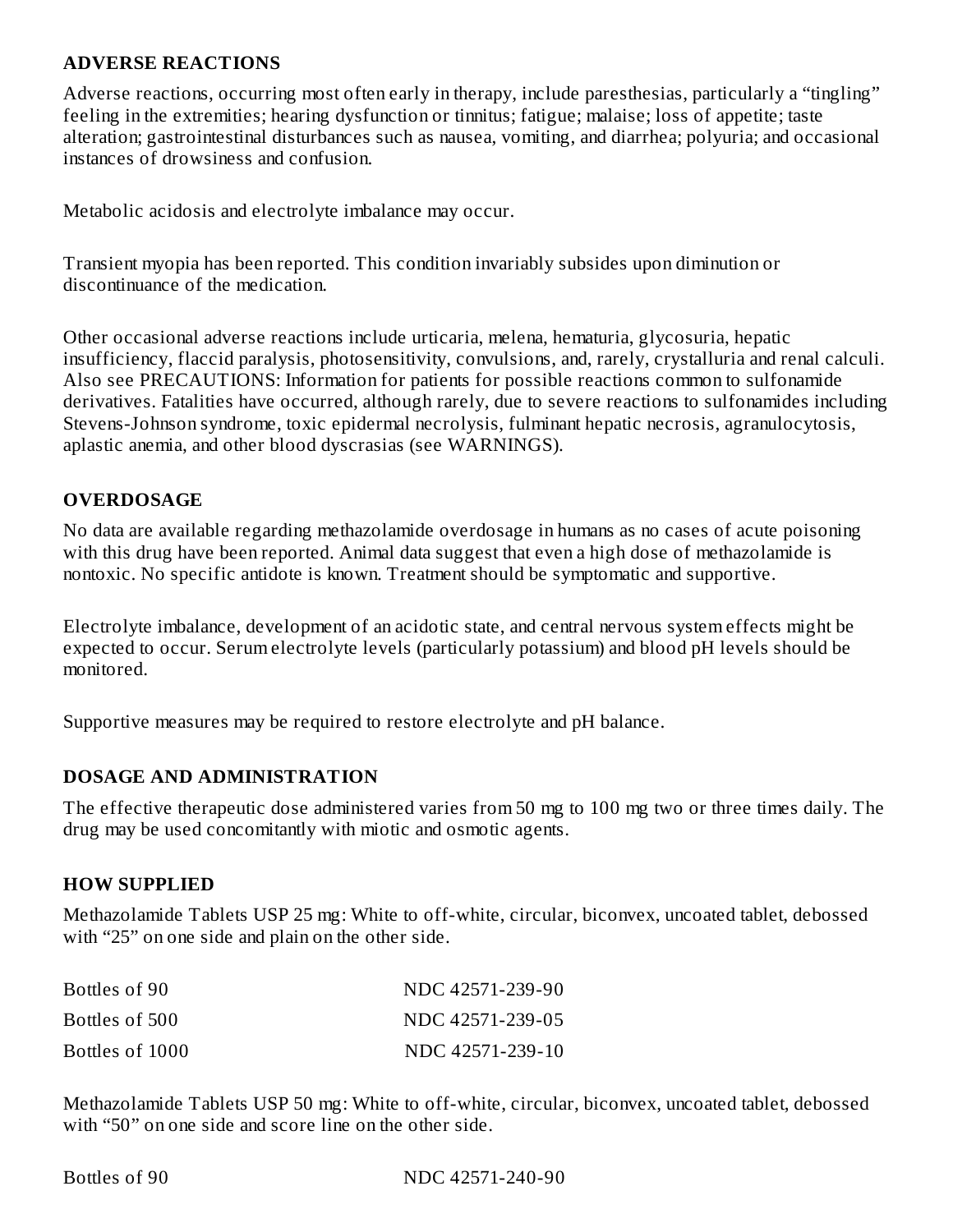| Bottles of 500  | NDC 42571-240-05 |
|-----------------|------------------|
| Bottles of 1000 | NDC 42571-240-10 |

Store at 20 $\degree$  to 25 $\degree$ C (68 $\degree$  to 77 $\degree$ F); excursions permitted to 15 $\degree$  to 30 $\degree$ C (59 $\degree$  to 86 $\degree$ F) [see USP Controlled Room Temperature].

Dispense in a tight container as defined in the USP, with a child-resistant closure (as required).

#### **Rx only**

Manufactured by:

#### **Micro Labs Limited**

Goa- 403 722, INDIA.

Manufactured for:

### **Micro Labs USA Inc.**

Basking Ridge, NJ 07920

#### **Revis ed: November 2019**

### **PACKAGE LABEL.PRINCIPAL DISPLAY PANEL**

NDC 42571-239-90 Methazolamide Tablets USP 25 mg Rx Only 90 Tablets MICRO LABS

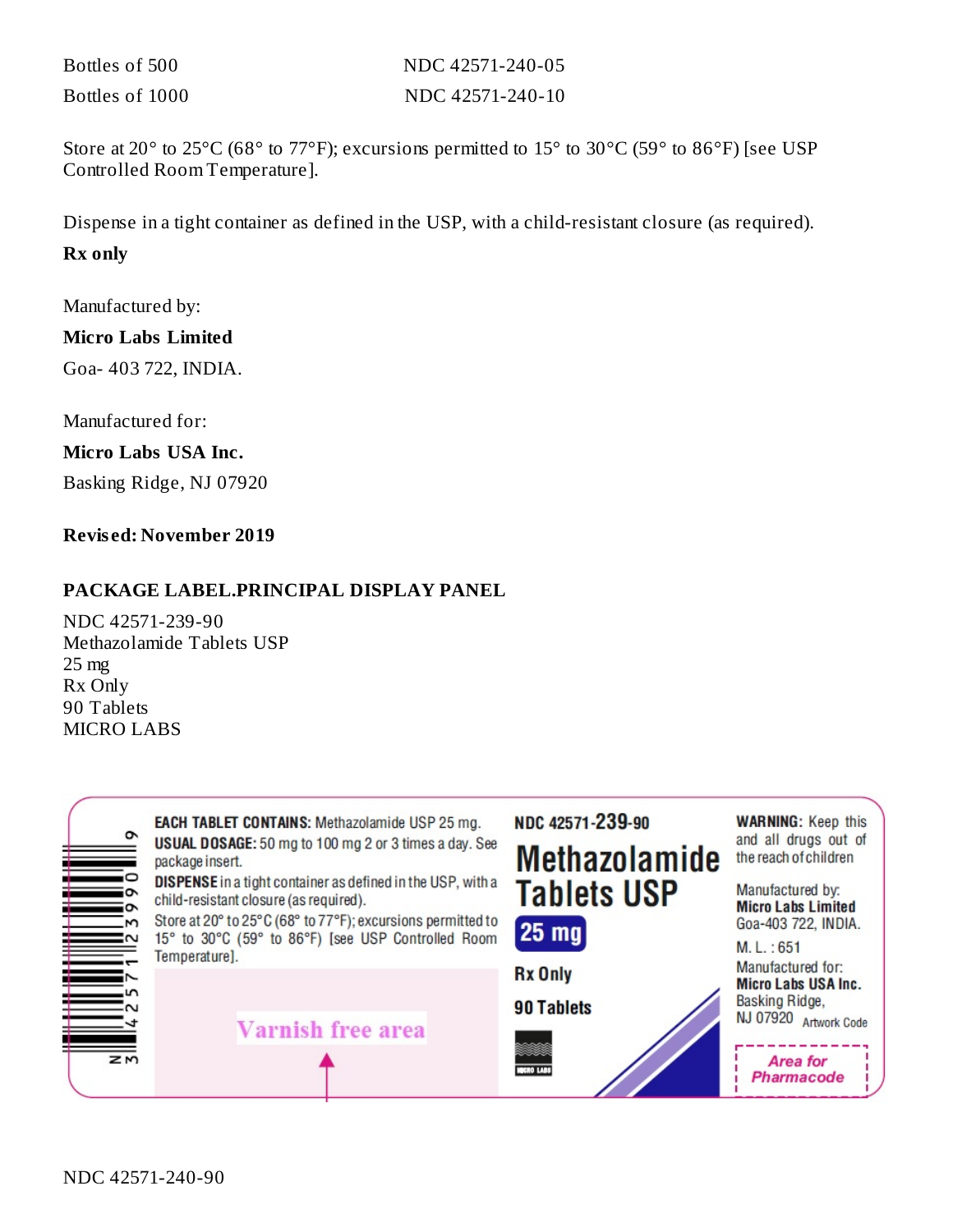Methazolamide Tablets USP 50 mg Rx Only 90 Tablets MICRO LABS



| <b>METHAZOLAMIDE</b>                                                                |                                                 |                         |                    |                          |          |               |  |
|-------------------------------------------------------------------------------------|-------------------------------------------------|-------------------------|--------------------|--------------------------|----------|---------------|--|
| methazolamide tablet                                                                |                                                 |                         |                    |                          |          |               |  |
|                                                                                     |                                                 |                         |                    |                          |          |               |  |
| <b>Product Information</b>                                                          |                                                 |                         |                    |                          |          |               |  |
| Product Type                                                                        |                                                 | HUMAN PRESCRIPTION DRUG | Item Code (Source) |                          |          | NDC:42571-239 |  |
| <b>Route of Administration</b>                                                      |                                                 | ORAL                    |                    |                          |          |               |  |
|                                                                                     |                                                 |                         |                    |                          |          |               |  |
|                                                                                     |                                                 |                         |                    |                          |          |               |  |
| <b>Active Ingredient/Active Moiety</b>                                              |                                                 |                         |                    |                          |          |               |  |
|                                                                                     |                                                 | <b>Ingredient Name</b>  |                    | <b>Basis of Strength</b> |          | Strength      |  |
| METHAZOLAMIDE (UNII: W733B0S9SD) (METHAZOLAMIDE - UNII:W733B0S9SD)<br>METHAZOLAMIDE |                                                 |                         |                    |                          |          | $25$ mg       |  |
|                                                                                     |                                                 |                         |                    |                          |          |               |  |
| <b>Inactive Ingredients</b>                                                         |                                                 |                         |                    |                          |          |               |  |
| <b>Ingredient Name</b>                                                              |                                                 |                         |                    |                          |          | Strength      |  |
| CALCIUM PHO SPHATE, DIBASIC, DIHYDRATE (UNII: O7TSZ97GEP)                           |                                                 |                         |                    |                          |          |               |  |
|                                                                                     | CELLULOSE, MICRO CRYSTALLINE (UNII: OP1R32D61U) |                         |                    |                          |          |               |  |
| CROSCARMELLOSE SODIUM (UNII: M28OL1HH48)                                            |                                                 |                         |                    |                          |          |               |  |
| MAGNESIUM STEARATE (UNII: 70097M6I30)                                               |                                                 |                         |                    |                          |          |               |  |
| <b>SILICON DIO XIDE (UNII: ETJ7Z6 XBU4)</b>                                         |                                                 |                         |                    |                          |          |               |  |
|                                                                                     |                                                 |                         |                    |                          |          |               |  |
| <b>Product Characteristics</b>                                                      |                                                 |                         |                    |                          |          |               |  |
| Color                                                                               | white (White to off-white)                      |                         | <b>Score</b>       |                          | no score |               |  |
| <b>Shape</b>                                                                        | ROUND (biconvex)                                |                         | <b>Size</b>        |                          | 5mm      |               |  |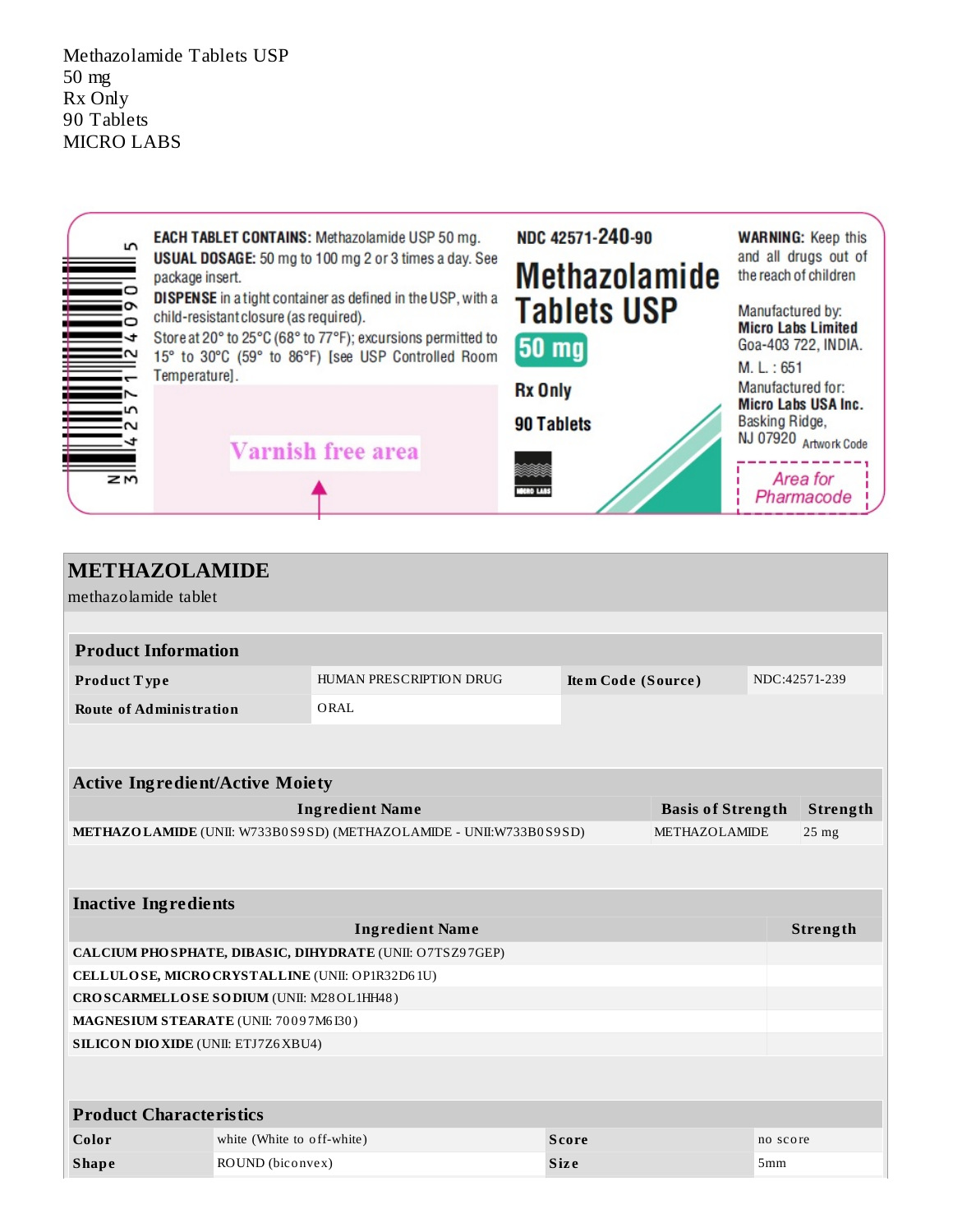| Flavor                                             |                                                                                              |                                                           | <b>Imprint Code</b>         |  | 25       |                                         |  |
|----------------------------------------------------|----------------------------------------------------------------------------------------------|-----------------------------------------------------------|-----------------------------|--|----------|-----------------------------------------|--|
| <b>Contains</b>                                    |                                                                                              |                                                           |                             |  |          |                                         |  |
|                                                    |                                                                                              |                                                           |                             |  |          |                                         |  |
|                                                    |                                                                                              |                                                           |                             |  |          |                                         |  |
| Packaging                                          |                                                                                              |                                                           |                             |  |          |                                         |  |
| <b>Item Code</b><br>#                              |                                                                                              | <b>Package Description</b>                                |                             |  |          | Marketing Start Date Marketing End Date |  |
| $1$ NDC:42571-239-90                               |                                                                                              | 90 in 1 BOTTLE; Type 0: Not a Combination Product         | 03/05/2019                  |  |          |                                         |  |
| 2 NDC:42571-239-05                                 |                                                                                              | 500 in 1 BOTTLE; Type 0: Not a Combination Product        | 03/05/2019                  |  |          |                                         |  |
| 3 NDC:42571-239-10                                 |                                                                                              | 1000 in 1 BOTTLE; Type 0: Not a Combination Product       | 03/05/2019                  |  |          |                                         |  |
|                                                    |                                                                                              |                                                           |                             |  |          |                                         |  |
|                                                    |                                                                                              |                                                           |                             |  |          |                                         |  |
| <b>Marketing Information</b>                       |                                                                                              |                                                           |                             |  |          |                                         |  |
| <b>Marketing Category</b>                          |                                                                                              | <b>Application Number or Monograph Citation</b>           | <b>Marketing Start Date</b> |  |          | <b>Marketing End Date</b>               |  |
| <b>ANDA</b>                                        | ANDA207438                                                                                   |                                                           | 03/05/2019                  |  |          |                                         |  |
|                                                    |                                                                                              |                                                           |                             |  |          |                                         |  |
|                                                    |                                                                                              |                                                           |                             |  |          |                                         |  |
| <b>METHAZOLAMIDE</b>                               |                                                                                              |                                                           |                             |  |          |                                         |  |
| methazolamide tablet                               |                                                                                              |                                                           |                             |  |          |                                         |  |
|                                                    |                                                                                              |                                                           |                             |  |          |                                         |  |
| <b>Product Information</b>                         |                                                                                              |                                                           |                             |  |          |                                         |  |
| Product Type                                       |                                                                                              | HUMAN PRESCRIPTION DRUG                                   | Item Code (Source)          |  |          | NDC:42571-240                           |  |
|                                                    |                                                                                              |                                                           |                             |  |          |                                         |  |
| <b>Route of Administration</b>                     |                                                                                              | ORAL                                                      |                             |  |          |                                         |  |
|                                                    |                                                                                              |                                                           |                             |  |          |                                         |  |
|                                                    |                                                                                              |                                                           |                             |  |          |                                         |  |
| <b>Active Ingredient/Active Moiety</b><br>Strength |                                                                                              |                                                           |                             |  |          |                                         |  |
| <b>Ingredient Name</b><br><b>Basis of Strength</b> |                                                                                              |                                                           |                             |  |          |                                         |  |
|                                                    | METHAZOLAMIDE (UNII: W733B0S9SD) (METHAZOLAMIDE - UNII:W733B0S9SD)<br>METHAZOLAMIDE<br>50 mg |                                                           |                             |  |          |                                         |  |
|                                                    |                                                                                              |                                                           |                             |  |          |                                         |  |
| <b>Inactive Ingredients</b>                        |                                                                                              |                                                           |                             |  |          |                                         |  |
| <b>Ingredient Name</b>                             |                                                                                              |                                                           |                             |  | Strength |                                         |  |
|                                                    |                                                                                              | CALCIUM PHO SPHATE, DIBASIC, DIHYDRATE (UNII: O7TSZ97GEP) |                             |  |          |                                         |  |
| CELLULOSE, MICRO CRYSTALLINE (UNII: OP1R32D61U)    |                                                                                              |                                                           |                             |  |          |                                         |  |
| CROSCARMELLOSE SODIUM (UNII: M28OL1HH48)           |                                                                                              |                                                           |                             |  |          |                                         |  |
| MAGNESIUM STEARATE (UNII: 70097M6130)              |                                                                                              |                                                           |                             |  |          |                                         |  |
| <b>SILICON DIO XIDE (UNII: ETJ7Z6 XBU4)</b>        |                                                                                              |                                                           |                             |  |          |                                         |  |
|                                                    |                                                                                              |                                                           |                             |  |          |                                         |  |
|                                                    |                                                                                              |                                                           |                             |  |          |                                         |  |
| <b>Product Characteristics</b>                     |                                                                                              |                                                           |                             |  |          |                                         |  |
| Color                                              | white (White to off-white)<br><b>Score</b><br>no score                                       |                                                           |                             |  |          |                                         |  |
| <b>Shape</b>                                       | ROUND (biconvex)<br><b>Size</b><br>7mm                                                       |                                                           |                             |  |          |                                         |  |
| Flavor                                             | 50<br><b>Imprint Code</b>                                                                    |                                                           |                             |  |          |                                         |  |
| <b>Contains</b>                                    |                                                                                              |                                                           |                             |  |          |                                         |  |
|                                                    |                                                                                              |                                                           |                             |  |          |                                         |  |
|                                                    |                                                                                              |                                                           |                             |  |          |                                         |  |
| <b>Packaging</b>                                   |                                                                                              |                                                           |                             |  |          |                                         |  |